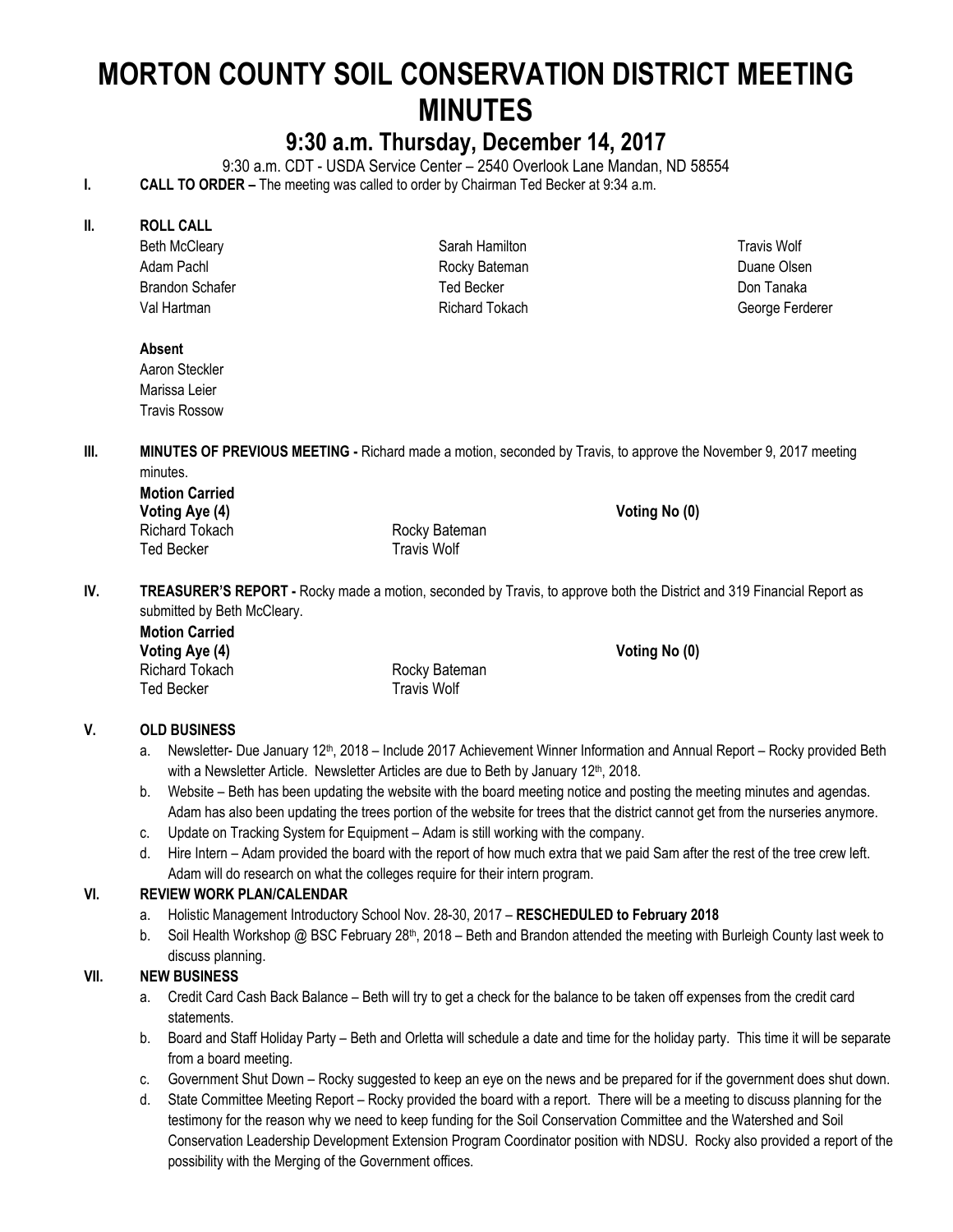#### **VIII. REPORT OF DISTRICT PROGRAMS**

1. OMG Grassland Improvement Project – Connie will send in an end of the year reimbursement. There is no date set on a ranking meeting yet.

#### **IX. REPORT OF DISTRICT EMPLOYEES**

#### a. District Technician

- 1. Update on Trees and Fabric Adam has planned a little over 90,000 feet of trees for the 2018 season. All but 2 plantings are utilizing fabric. Adam will plan to participate again in the Living Ag Classroom Event again in 2018.
- b. District Secretary
	- 1. Admin Update Beth has been working on the website and updating that. As well as working on the TREES Program scheduling. Beth will be attending meetings with Burleigh County for the multi-county workshops.
- c. 319 Watershed Coordinator
	- 1. Update on Watershed Program Brandon took the manure spreader to Travis Wolf's place for storage and the drill is being stored in New Salem.
		- a. New 319 Grant Brandon gave his presentation on December 6<sup>th</sup>. The funding is pretty limited and a total of 13 projects were presented.
	- 2. Update on Soil Health Mentor Program Brandon asked the board if they would be interested in purchasing John Stika's Book a Soil Owner's Manual for the new Mentors for the next 319 Grant.

Travis made a motion, seconded by Rocky, to purchase 25 of John Stika's Book "A Soil Owner's Manual".

**Motion Carried**  Voting Aye (4) **Voting Aye (4) Voting No (0)** Richard Tokach Rocky Bateman Ted Becker **Travis Wolf** 

# **X. SPECIAL COMMITTEES**

- a. Multi-County Soil Health Workshop 2018 Rocky Brandon provided the board with a report on 2018 planning.
- b. Soil Health Mentor Project– Rocky

#### **XI. REPORT OF COOPERATING AGENCIES**

- a. District Conservationist/Acting Val Hartman Val's report was presented to the board and are a part of the minutes.
- b. County Extension Agent Marissa Leier No update
- c. Farm Bill Specialist Sarah Hamilton Sarah attended the State Association Meeting. Sarah has been working in the field for EQIP.
- **XII. CORRESPONDENCE:** Central Grasslands Forum, ND Water Magazine, NRCS letter to Board Members, Morton County Producer Newsletter, and the Chamber Connection Magazine.

\_\_\_\_\_\_\_\_\_\_\_\_\_\_\_\_\_\_\_\_\_\_\_\_\_\_\_\_\_\_\_\_\_\_\_\_\_\_\_\_\_\_\_\_\_\_\_\_\_\_\_\_\_\_\_\_\_\_\_\_\_\_\_\_\_\_\_\_\_\_\_\_\_\_\_\_\_\_\_\_\_\_\_\_\_\_\_\_\_\_\_\_\_\_\_\_\_\_\_\_\_\_\_\_\_\_\_\_\_\_\_\_

#### **XIII. APPROVE APPLICATIONS AND AGREEMENTS**

a. Review and Approve – CSP Plans for SCD Approved was provided to the board with Val's Report. Travis made a motion, seconded by Rocky, to approve the proposed CSP Plans provided by Val. **Motion Carried**  Voting Aye (4) **Voting Aye (4)** Voting No (0)

**XIV. PLANS FOR NEXT MEETING**

9:30 AM Thursday, January 11th, 2018 at the USDA Service Center Mandan, ND

Richard Tokach Rocky Bateman Ted Becker **Travis Wolf** 

- **XV. Sign Expense Voucher, Payroll, and Credit Card Statements**
- **XVI. ADJOURN –** The meeting was adjourned at 11:26 am

Respectfully Submitted,

Beth McCleary Recording Secretary

Approved: